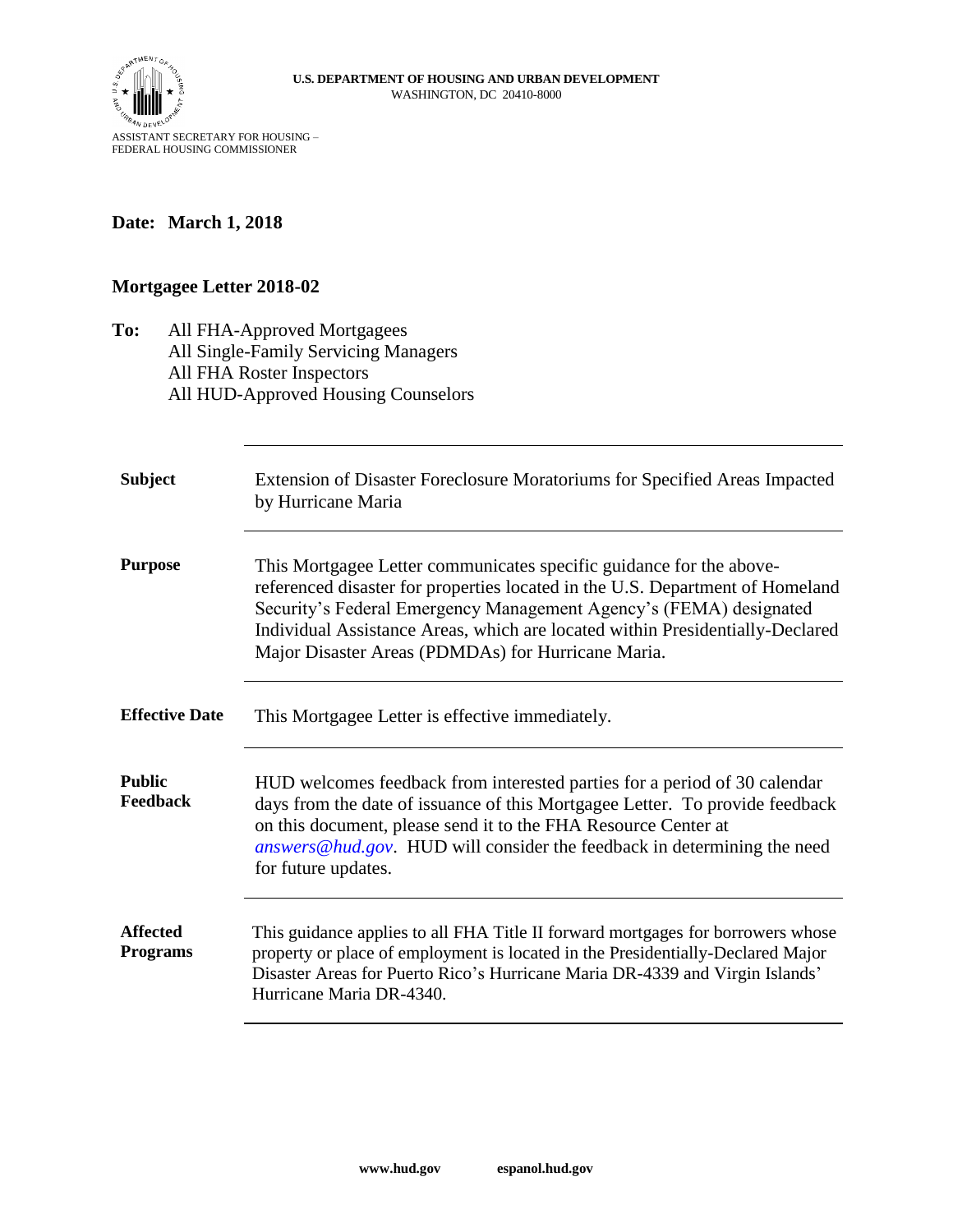| <b>Background</b>                                    | HUD Handbook 4000.1, Section III.A.3.c.ii requires an initial moratorium on<br>foreclosures of properties within a Presidentially-Declared Major Disaster<br>Area (PDMDA) for a ninety (90) day period from the date of each PDMDA<br>declaration. The initial moratorium applies to the initiation of foreclosures<br>and foreclosures already in process. Pursuant to Section III.A.3.c.ii (A),<br>HUD may communicate further specific guidance for extension of<br>moratorium periods for individual disasters.                                                                                               |
|------------------------------------------------------|-------------------------------------------------------------------------------------------------------------------------------------------------------------------------------------------------------------------------------------------------------------------------------------------------------------------------------------------------------------------------------------------------------------------------------------------------------------------------------------------------------------------------------------------------------------------------------------------------------------------|
|                                                      | Information on the above-referenced Hurricane Affected Counties can be<br>found on FEMA's website at www.fema.gov or by calling a regional FEMA<br>office. The FEMA Regional Contacts' page www.fema.gov/fema-regional-<br>contacts, has links to phone numbers for their regional offices.                                                                                                                                                                                                                                                                                                                       |
|                                                      | Mortgagees should direct affected borrowers with additional questions to<br>FHA's "Disaster Relief Options for FHA Homeowners" page, which may be<br>accessed at:<br>http://portal.hud.gov/hudportal/HUD?src=/program_offices/housing/sfh/nsc/q<br>$a$ ho $0121$                                                                                                                                                                                                                                                                                                                                                  |
| <b>Summary of</b><br><b>Changes</b>                  | HUD is extending its current one hundred eighty (180) day foreclosure<br>moratorium for Hurricane Maria impacted areas for an additional sixty (60)<br>days. This extension period relates to Hurricane Maria's PDMDAs'<br>Declaration Date. This extension is only applicable to the Individual<br>Assistance Areas within the PDMDAs associated with Puerto Rico and the<br>U.S. Virgin Islands.                                                                                                                                                                                                                |
| <b>Extension of</b><br>the Foreclosure<br>Moratorium | Due to the extensive damage caused in each of the above-mentioned<br>PDMDAs, HUD is exercising its authority to provide an extension of the<br>current foreclosure moratorium for an additional 60 days in only those<br>counties that the U.S. Department of Homeland Security's Federal<br>Emergency Management Agency (FEMA) has declared to be eligible for<br>Individual Assistance (Affected Counties) for an additional 60 days. This<br>extension will expire on May 18, 2018 for Hurricane Maria impacted areas<br>and applies to the initiation of foreclosures and foreclosures already in<br>process. |